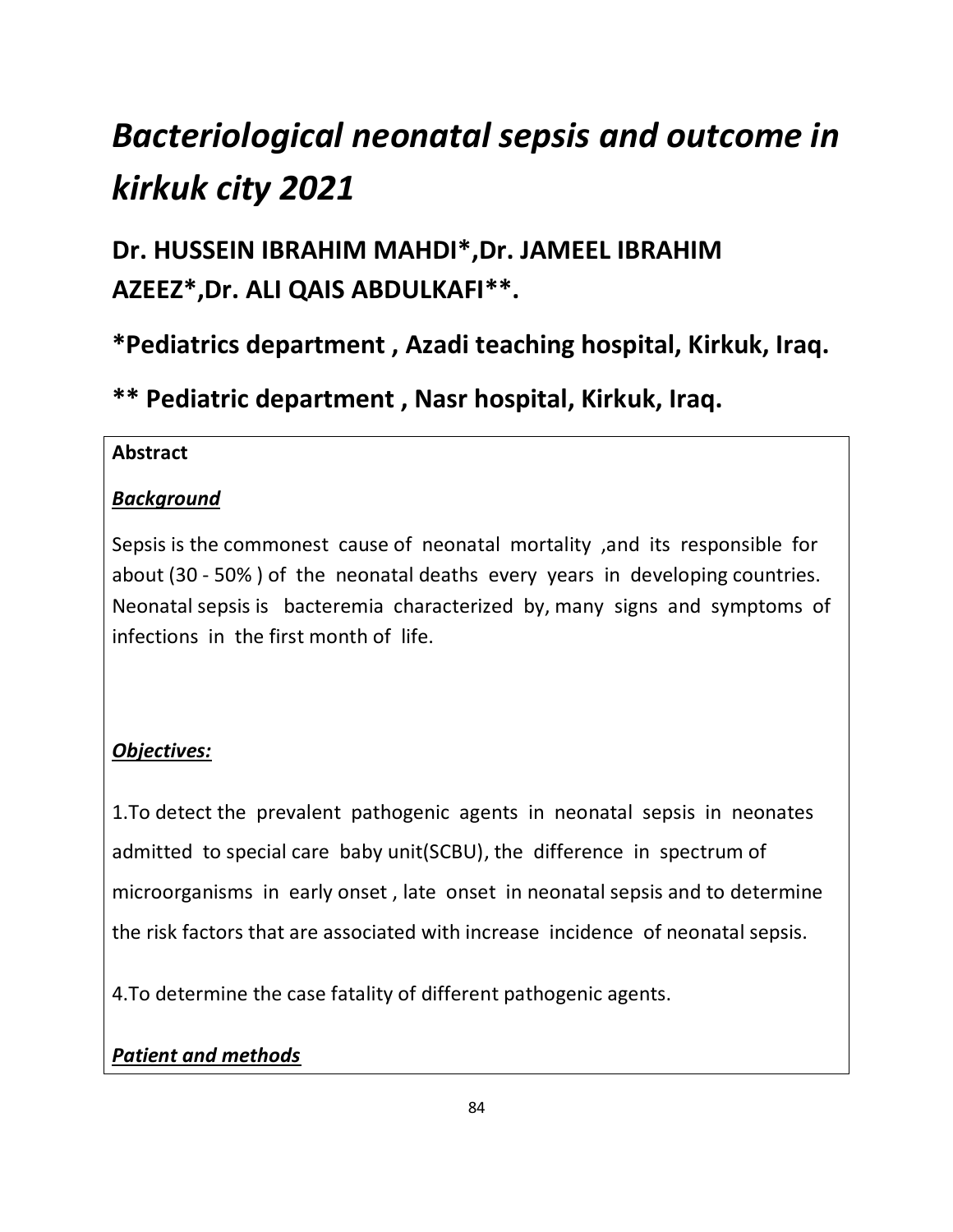A prospective study done to detect the risk factors ,pathogenic agents and outcome of septicemia in neonates admitted to special care baby unit (SCBU) in pediatric hospitals in Kirkuk city , during 6 months from 1st January 2021 to 1st june 2021**.**

#### *Results*

Two hundred neonates were studied , sepsis was confirmed in 175 neonates (87.5%) by positive blood culture. Preterm neonates in this study were118 (59%), Prolonged rupture of amniotic membranes( > 18-hrs) , was reported in 123 (61.5%), history of maternal fever was reported in 130 (65%) . incidence in male was 120 (60%) while in female was 80 (40%). Early onset disease (0-7 days) had occurred in 69 (34.5%) , while 131 (65.5%) was the percentage of late onset disease(8-30 days) **.** most of the late onset disease was nosocomial infections 60 (53.57%)**.** The predominant isolates in both early and late onset diseases were Gram negative bacteria 138 (78.8%) . the common organism in early onset sepsis was E.coli 31 (49.20%), while the common organism in the late onset sepsis was Klebsiella 50 (44.64%). The total mortality rate was 82 (41%) , in the early neonatal onset was 26 (42.02%) and while in the late neonatal onset disease was 56 (42.7%) was . Candida albicans and Pseudomonas aeroginosa have the high mortality (100%), but there is no death was recorded in pneumococcal sepsis .

*Conclusion* Neonatal septicemia generally is present in developing countries more common than developed countries.

 Prematurity , prolonged rupture of membranes and maternal fever during pregnancy are an important risk factors of neonatal sepsis .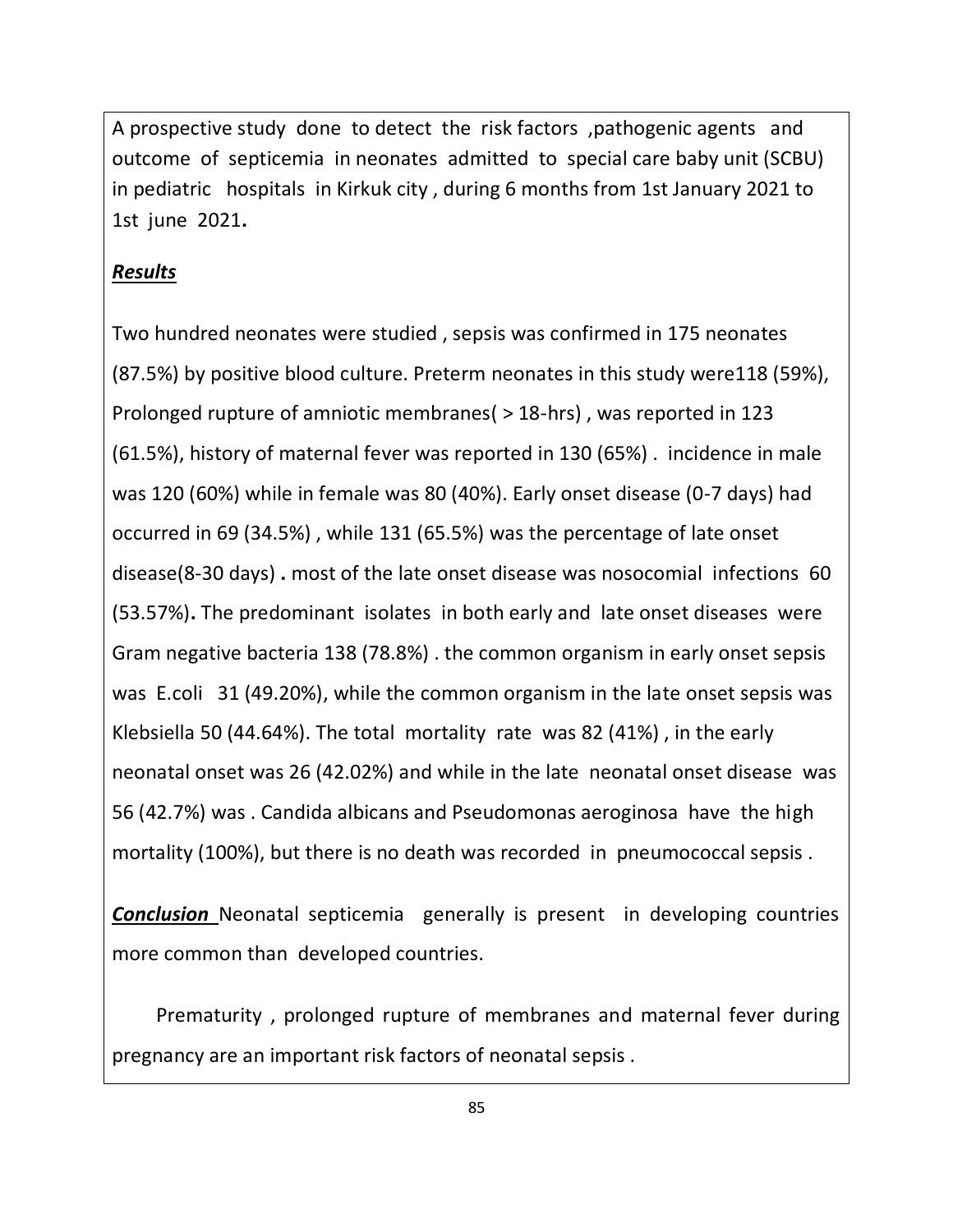Keywords: neonatal ,sepsis,bacterial, kirkuk.

#### *INTRODUCTION:*

Sepsis represents a major contribute to the global morbidity and mortality and has been declared as a priority by the WHO. $^{(1)}$  The high septicemia incidence across all age groups is found in neonates affect an estimated 3 million babies worldwide (22 per 1000 live births) with a mortality of 11–19% and un quantified long-term neurological defects.<sup>(2)</sup>

International data are difficult to standardize in the absence of criteria for neonatal septicemia. Recently in adults the Third International Consensus Definitions for Sepsis and Septic Shock (Sepsis-3-) have defined sepsis as a lifethreatening organ dysfunction that caused by a response to infection.<sup>(3)</sup>

The Sequential Organ Failure Assessment Score (S.O.F.A.) reflects changes in organ function altering from baseline. The pediatric S.O.F.A. has been proposed and was found to be a reliable predictor of in hospital mortality in children.(4) The recently described neonatal S.O.F.A. (n SOFA), predicted mortality on Very Low Birth Weight (V.L.B.W.) infants with late onset sepsis.<sup>(5)</sup>

Neonates differ substantially to adults and older children due to altered immune function and potential intrauterine exposure to infection. $(6)$ 

Neonatal immunology is not clearly delineated and has been extrapolated from research in umbilical cord blood that although easily accessible for study is more immunotolerant and doesnt entirely reflect postnatal immune responses.<sup>(7)</sup> A recent meta-analysis and systematic review, demonstrated that use of the neonatal E.O.S. calculator is associated with a major reduction in the use of empirical antibiotics for suspected early onset sepsis( E.O.S.)<sup>(8)</sup>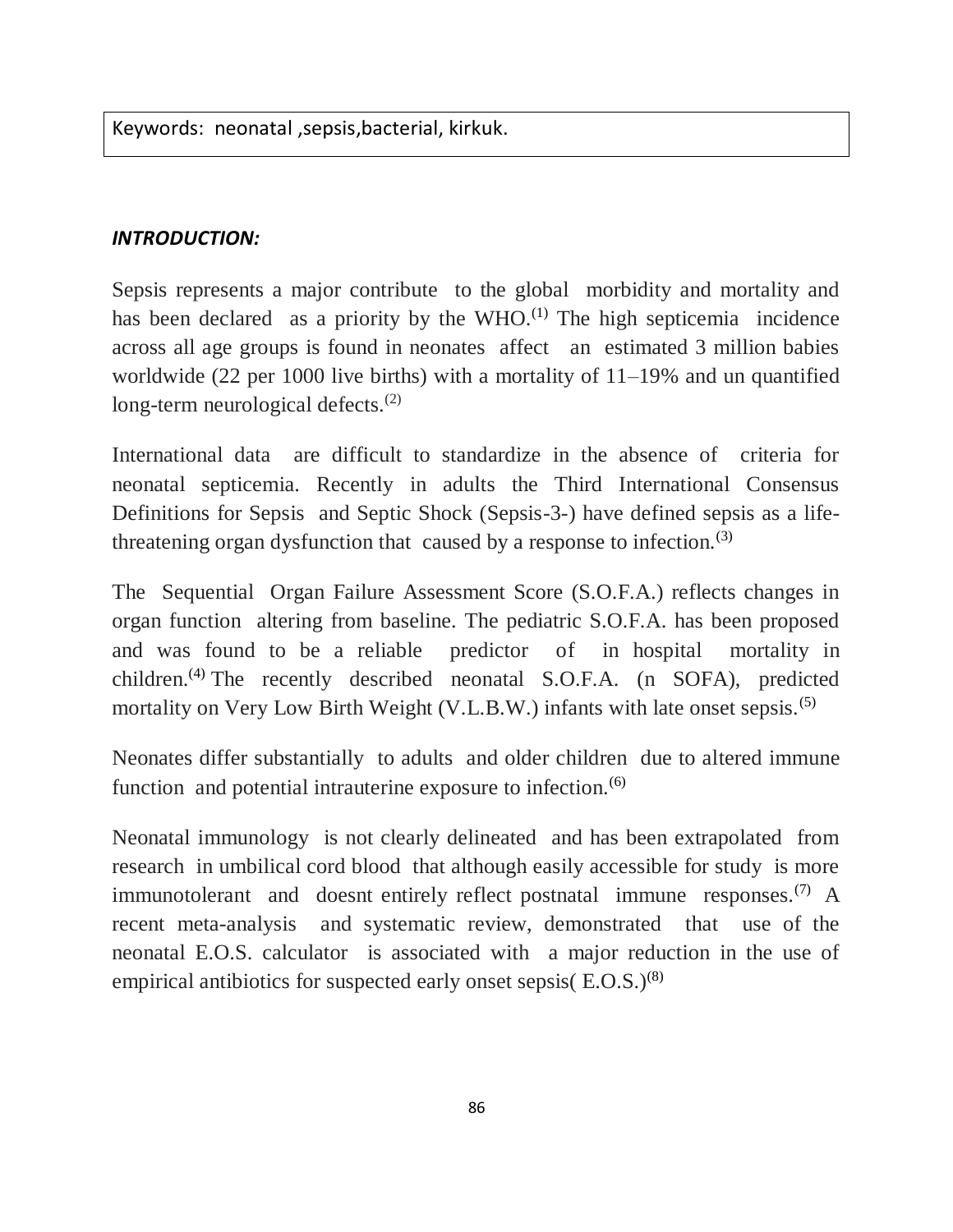Procalcitonin and C.R.P.(C- reactive protein) demonstrates that biomarkers can be used to shorten antibiotic treatment in patients who improve rapidly after treatment and have negative blood cultures.(9)

Confirmation of chorioamnionitis histologically may or may not be helpful for diagnosis of neonatal sepsis. $(10)$ 

The lack of an internationally accepted consensus definition of neonatal sepsis, there are no definitions associated with long-term outcomes. This lack hinders, ongoing collaborative research and benchmarking. Core outcomes are required, to standardize clinical trials, of sepsis and allow comparison between trials. In addition prioritizing research goals with families is essential.<sup>(11,12)</sup>

#### **The Aims :**

- 1. To detect the prevalent pathogenic agents in neonatal sepsis in neonates admitted to SCBU.
- 2. To point out the difference in spectrum of microorganisms in early onset , late onset neonatal sepsis.
- 3. Determine, the risk factors that are associated with increase incidence of neonatal sepsis.

4.To determine the case fatality of different pathogenic agents

#### **Patients & Methods**

 The prospective study has been done to outline pattern of the pathogenic organisms causing neonatal sepsis that admitted to (SCBU) in pediatric hospitals From  $1<sup>st</sup>$  of January 2021 till  $1<sup>st</sup>$  of june 2021, 200 neonates were studied to determine the pathogenic agent of their sepsis symptoms. .

 Neonate with clinical features suggestive of sepsis such as reluctance to feed, apnea, cyanosis, dyspnea, or has history of infection in perinatal period were included in the study. Data include age, sex , date of admission, indication of admission, age of onset of the symptoms, history of prior hospitalization, the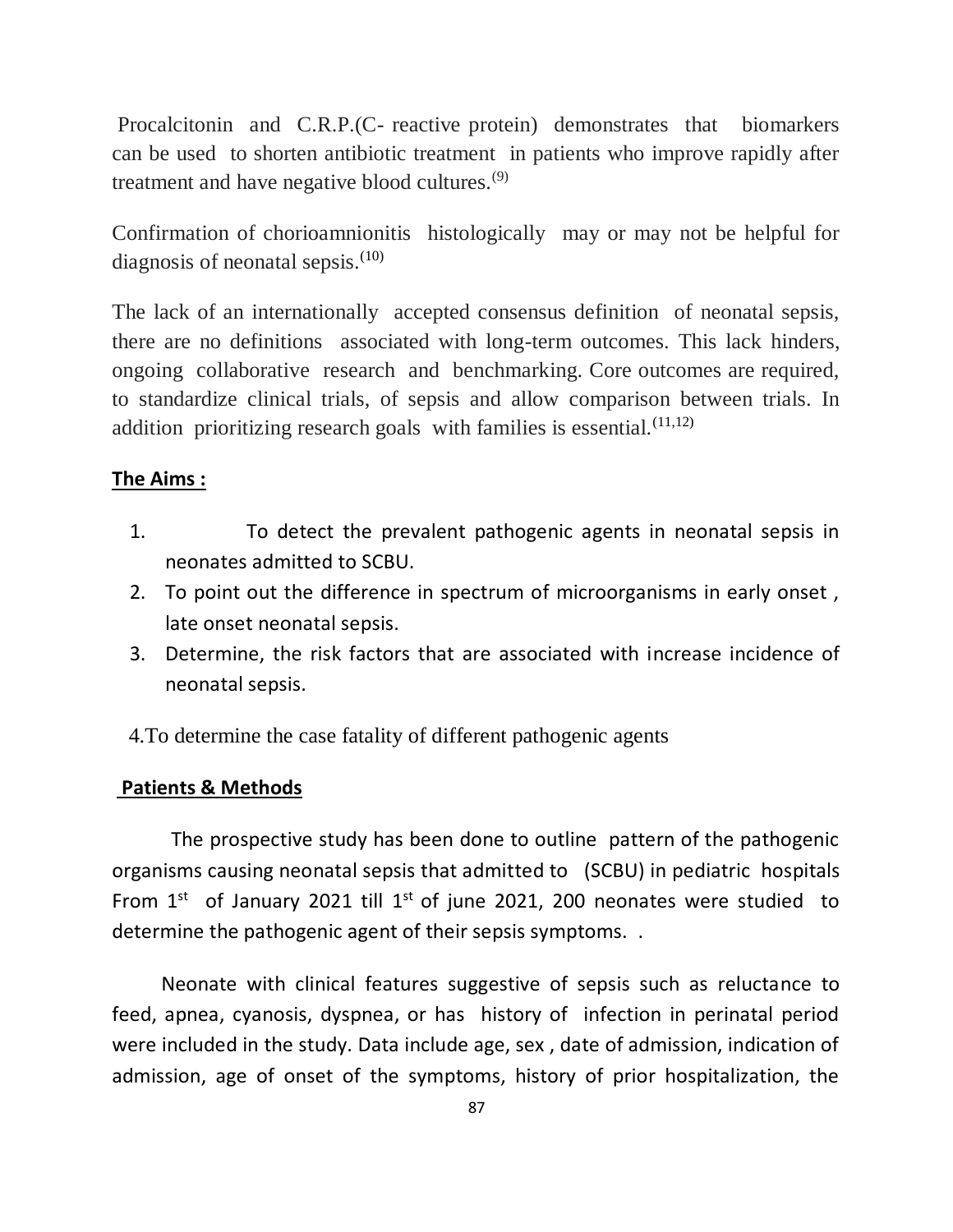results of blood culture, and these neonates were followed in the ward to identify the progress of their illness and their outcome. All septic neonates receiving antibiotic therapy prior to admission to the ward were excluded from the study. Neonates were classified into two groups according to age of onset of the symptoms, the early onset disease, when the symptoms of sepsis appear (0 -7 days) of life, and the late onset disease, when the feature of sepsis occur after about (8 - 30 days) of life.

From  $1<sup>st</sup>$  of January 2021 till  $1<sup>st</sup>$  of june 2021, 200 neonates were studied to determine the pathogenic agent of their sepsis symptoms. 2ml of blood is taken from peripheral vein from 2 sites and cleaned by alcohol and the sample was taken before giving antibiotics and each mixed separately with brain- heart infusion broth then incubated at 37Ċ for 7 days and cultured aerobically .

 Another 3rd blood sample taken from neonates at risk of anaerobic infection (early onset sepsis, omphalitis and necrotizing enterocolitis), such sample were mixed with thioglycolate broth and cultured unaerobically. Subculture from conventional bottle after (6\_12) hours incubation on the blood and MacConkey agar, after 48 hours, a 2nd subculture performed, bottles were examined macroscopically daily for 7 days and when appear visible growth , the bottle was opened aseptically, a little amount of broth was taken away with a sterilized loop and 3rd subculture done. Bacterial isolate were identified and characterized by conventional procedure by Baily and Scott diagnostic microbiology .

 Gram positive streptococci were identified on blood agar surrounded by a well defined zone of complete hemolysis. Bacitracin tests were used to exclude group A streptococci. Listeria monocytogenes were identified as Gram positive rodes with its specific motility character and catalase test. Candida albicans were identified by colony morphology and germ tube methods.

#### **Statistical analysis**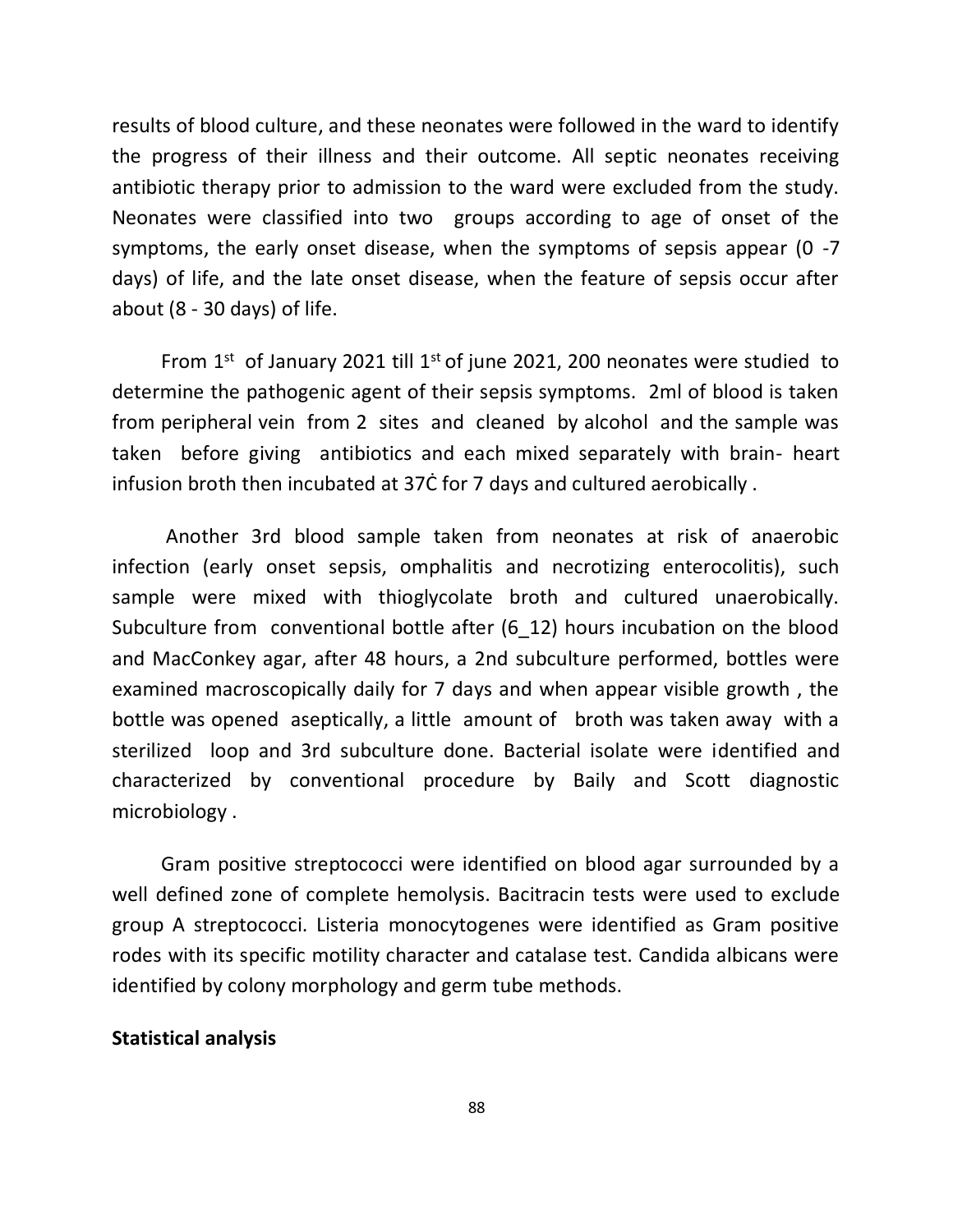All data are analyzed by using z- test , the percentage , mean ,chi-square and P value ( not significant if > 0.05 , significant < 0.05 and highly significant < 0.001 )

## **Results**

.

 During the six months period of the study 200 neonates with clinical features of septicemia were including in this study ( those with prior to antibiotics treatment were excluded ). The causing agents were isolated by blood culture in 175 (87.5%) of neonates . As shown in table(1) Preterm patients were 118 (59%) while full term patients were 82 (41%).

| <b>Variable</b>  | No. | percentage |
|------------------|-----|------------|
| <b>Full term</b> | 82  | 41         |
| Preterm          | 118 | 59         |
| <b>Total</b>     | 200 |            |

**Table 1:** classification of 200 cases of neonatal sepsis according to gestational age .

#### **P value > 0.06 ( not significant )**

 As shown in table(2) , among the total number of patients , 120 babies were male (60%) .while 80 babies were female (40%).

|  | Table 2: sex distribution of neonatal sepsis |  |  |
|--|----------------------------------------------|--|--|
|--|----------------------------------------------|--|--|

| Variable<br>No.<br>Percentage |  |
|-------------------------------|--|
|-------------------------------|--|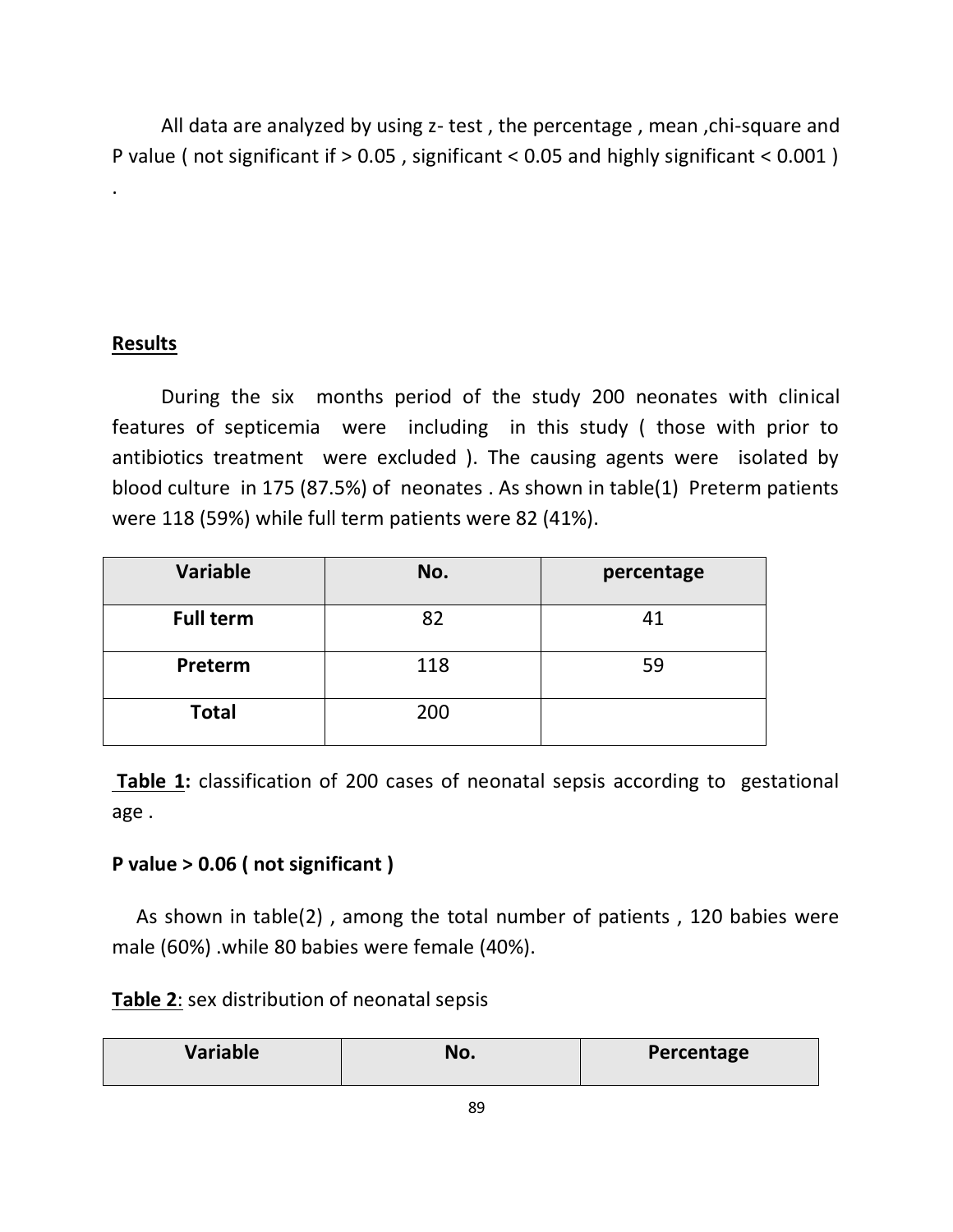| <b>Male</b>  | 120 | 60 |
|--------------|-----|----|
| Female       | 80  | 40 |
| <b>Total</b> | 200 |    |

**P value > 0.08 ( not significant )**

 As shown in table(3) Prolonged rupture of amniotic fluid membranes(more than 18 hours) , was reported in 123/200 (61.5%) .

**Table 3:** Effect of prolonged rupture of amniotic membranes on neonatal sepsis

| Variable           | No. | Percentage |
|--------------------|-----|------------|
| More than 18 hours | 123 | 61.5       |
| Less than 18 hours |     | 38.5       |

#### **P value < 0.04 ( significant )**

 As shown in table(4) maternal fever at time of delivery was reported in 130/200 (65%) , while 70/200 (35%) was presented without history of maternal fever before delivery.

**Table 4**: Association between maternal fever and neonatal sepsis.

| <b>Maternal fever</b> | No. | percentage |
|-----------------------|-----|------------|
| <b>Yes</b>            | 130 | 65         |
| <b>No</b>             | 70  | 35         |
| <b>Total</b>          | 200 |            |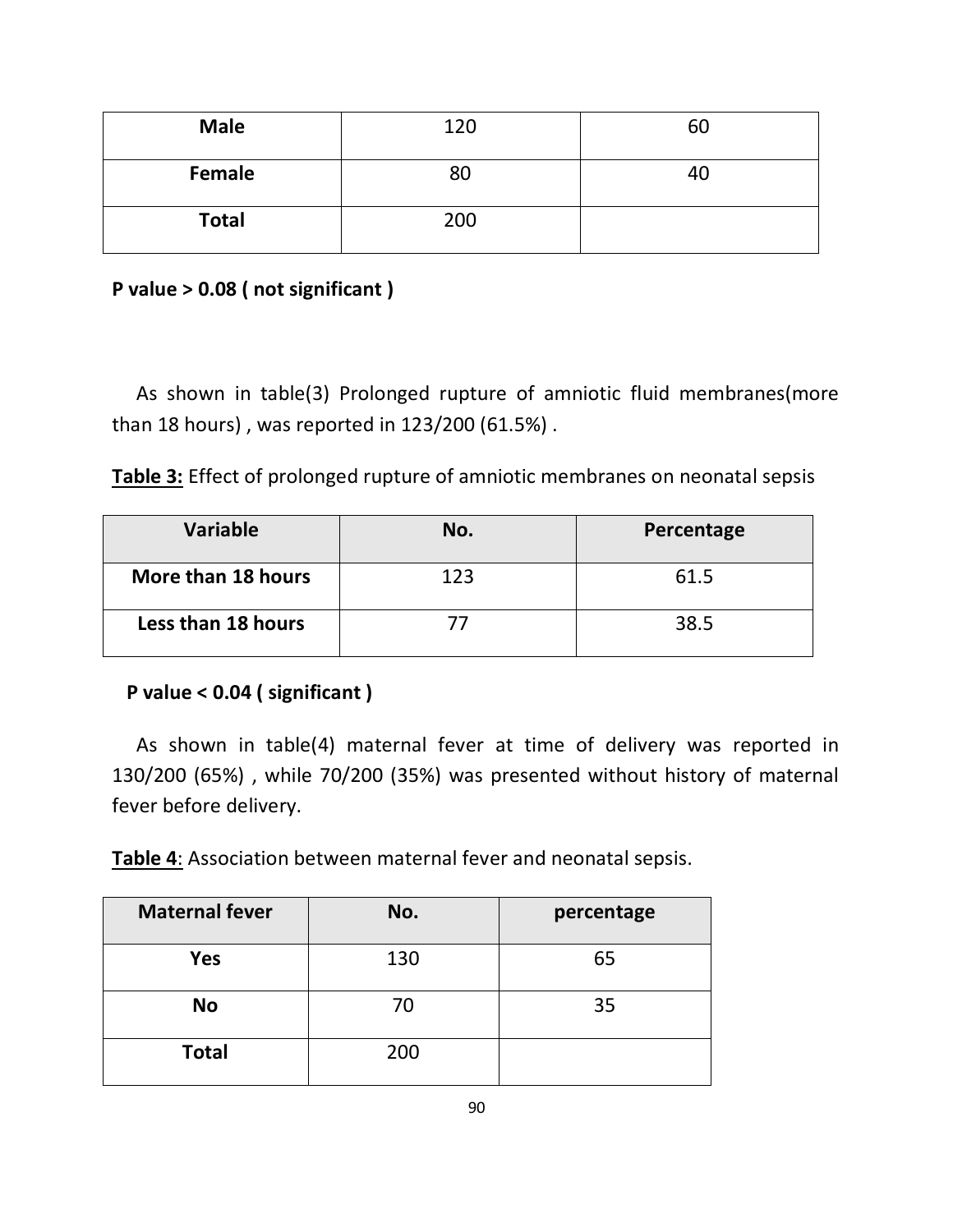As shown in table (5) Patients have early onset disease were 69 (34.5%) and 131 (65.5%) have late onset . culture positive cases accounted for 63 (36%) of early disease compared to 112 (64%) in late onset disease .

**Table 5**: classification of 200 patients with neonatal sepsis accord to early and late onset of disease.

| Patient group | early onset (0-7) days |       | Late onset(8-28) days |       |
|---------------|------------------------|-------|-----------------------|-------|
|               | No.                    | %     | No.                   | %     |
| Culture +ve   | 63                     | 36%   | 112                   | 64%   |
| Culture $-ve$ | 6                      | 24%   | 19                    | 76%   |
| <b>Total</b>  | 69                     | 34.5% | 131                   | 65.5% |

#### **P value > 0.07 ( not significant )**

 As shown in table (6) gram negative bacteria accounted for 138/175 (78.8%) while Gram positive bacteria were isolated from 34/175 (19.42%) and Candida albicans from 3/175 (1.71%) .

**Table 6:** distribution of pathogenic agents of 175 culture +ve neonatal sepsis .

| Pathogenic agent | No. | Percentage |
|------------------|-----|------------|
| $Gram -ve$       | 138 | 78.85      |
| ❖ Klebsiella     | 58  | 33.14      |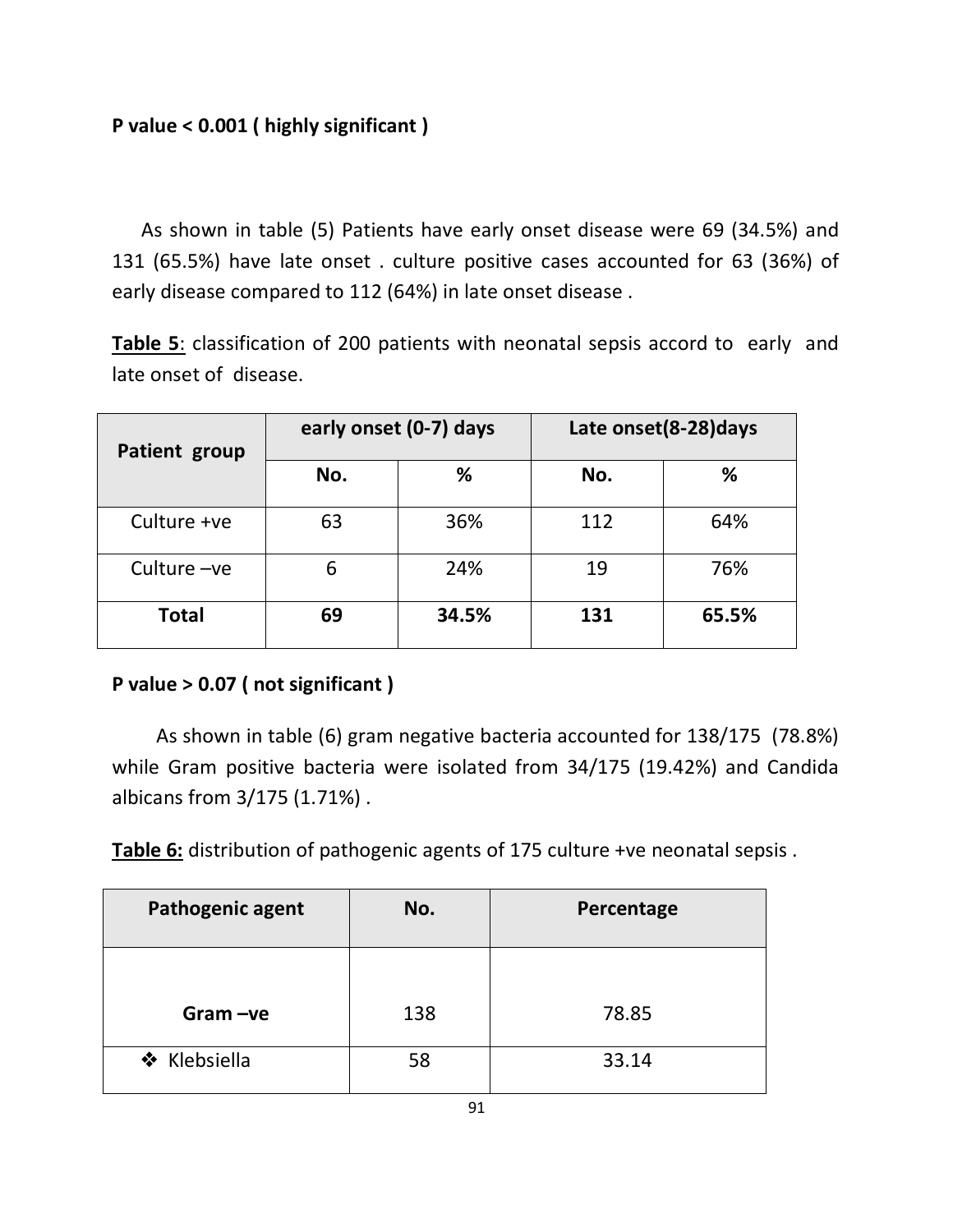| ❖ E.coli                | 47             | 26.8           |
|-------------------------|----------------|----------------|
| ❖ E.aerogenes           | 24             | 13.7           |
| ❖ Pseudomonas           | $\overline{3}$ | 1.7            |
| ❖ Proteus               | 6              | 3.42           |
| Gram +ve                | 34             | 19.42          |
| ❖ Strept.fecalis        | 13             | 7.42           |
| ❖ GBS                   | $\overline{7}$ | $\overline{4}$ |
| ❖ Listeria              | $\mathbf{1}$   | 0.57           |
| ❖ Pneumococcs           | 5              | 2.85           |
| ❖ Staph.                | 8              | 4.57           |
| <b>Candida albicans</b> | 3              | 1.73           |
| <b>Total</b>            | 175            |                |

# **p value < 0.05 ( significant )**

 Table (7)showed , In early onset disease Klebsiella and E.coli were the causes of 8 (12.69%) and 31 (49.20%) of cases respectively , compared to 50 (44.64%) and 16 (14.28%) in late onset disease. Other individual organisms did not show statistically significant differences in proportion of culture positive cases between early and late onset .

**Table 7**: classification of (175) cases of culture +ve sepsis according to age onset of disease .

| <b>Patient group</b> | early onset | late onset |
|----------------------|-------------|------------|
|----------------------|-------------|------------|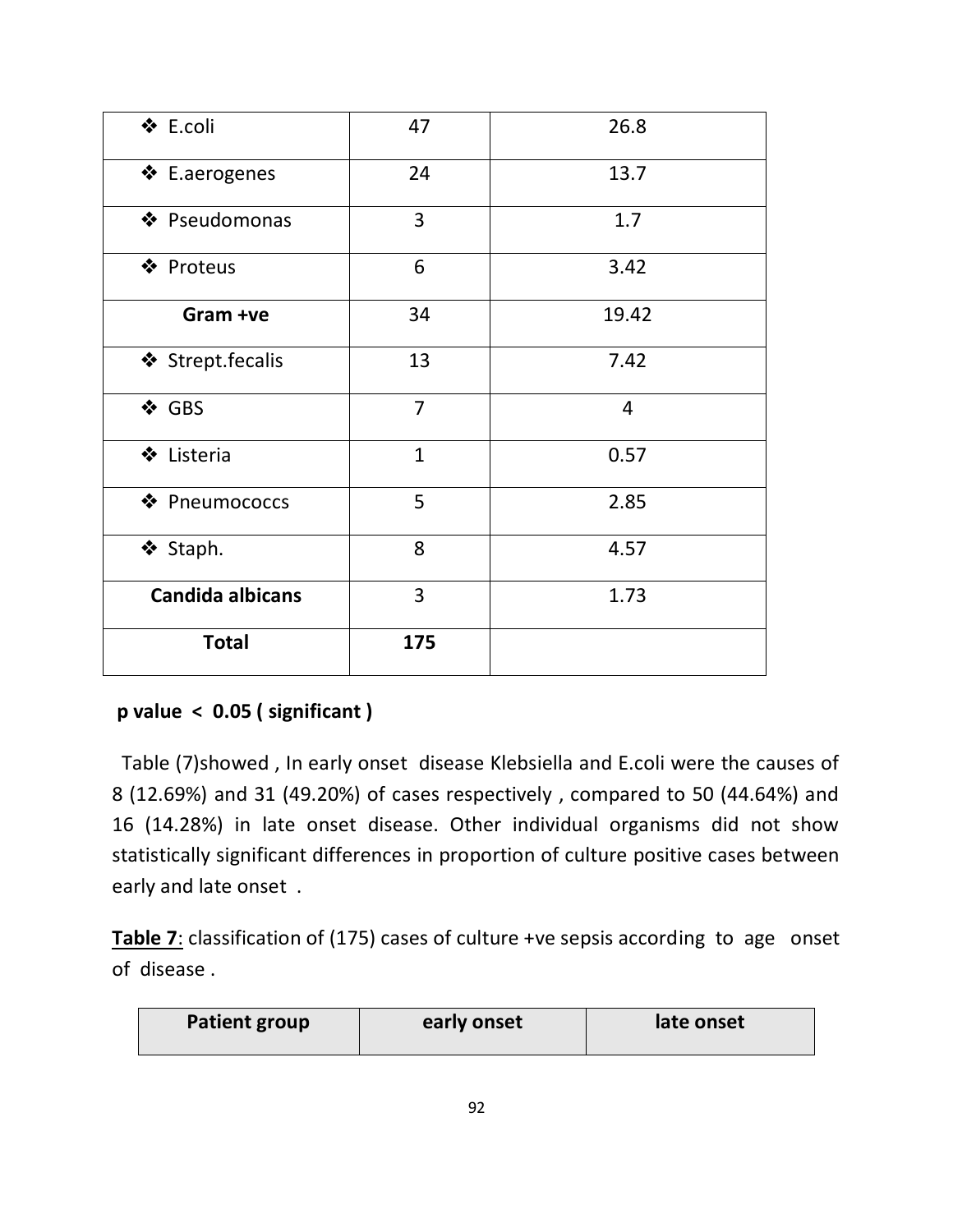|   |                      | No.            | %           | No.            | %           |
|---|----------------------|----------------|-------------|----------------|-------------|
| ❖ | Klebsiella           | 8              | 12.69       | 50             | 44.64       |
| ❖ | Escherichia<br>.coli | 31             | 49.20       | 16             | 14.28       |
| ❖ | E.aerogenes          | 6              | 9.52        | 18             | 16.07       |
| ❖ | Proteus              | $\overline{2}$ | 3.17        | $\overline{4}$ | 3.57        |
| ❖ | Pseudomonas          | $\mathbf{1}$   | 1.58        | $\overline{2}$ | 1.78        |
| ❖ | <b>GBS</b>           | 5              | 7.93        | $\overline{2}$ | 1.78        |
| ❖ | Listeria             | $\mathbf{1}$   | 1.58        | $\overline{0}$ | $\mathbf 0$ |
| ❖ | Strep.fecalis        | 8              | 12.69       | 5              | 4.46        |
| ❖ | Staph.               | $\mathbf{1}$   | 1.58        | $\overline{7}$ | 6.25        |
| ❖ | Pneumococci          | $\overline{0}$ | $\mathbf 0$ | 5              | 4.46        |
| ❖ | Candida              | $\mathbf 0$    | $\mathbf 0$ | 3              | 2.67        |
|   | <b>Total</b>         | 63             | 36%         | 112            | 64%         |

## **P value < 0.001 ( highly significant )**

 As shown in table(8),32 (53.3%) of late onset Klebsiela sepsis , 12 (20%) of E.aerogenes sepsis and 6 (10%) of E.coli sepsis have prior hospitalization .

**Table 8:** History of prior hospitalization among different bacterial isolates in late onset disease.

| <b>Patient</b> | group | Late onset<br>disease | <b>History of hospitalization</b> |   |
|----------------|-------|-----------------------|-----------------------------------|---|
|                |       |                       | No.                               | % |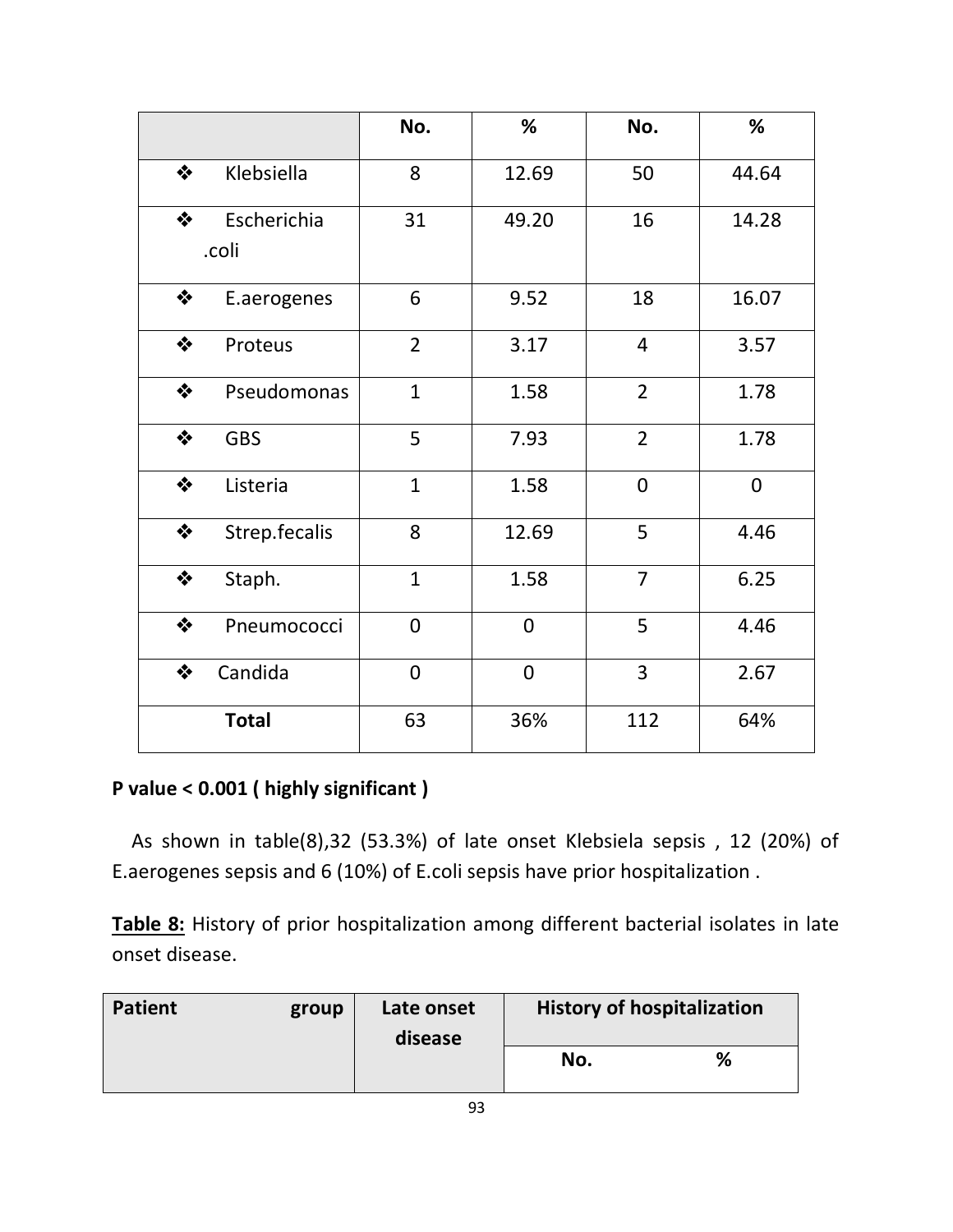| ❖ Klebsiella       | 50             | 32             | 53.3           |
|--------------------|----------------|----------------|----------------|
| ❖ E.aerogenes      | 18             | 12             | 20             |
| ❖ E.coli           | 16             | 6              | 10             |
| ❖ Proteus bacteria | $\overline{4}$ | $\overline{2}$ | 3.33           |
| ❖ Strep.fecalis    | 5              | $\mathbf{1}$   | 1.66           |
| ❖ Staph.           | $\overline{7}$ | 3              | 5              |
| ❖ Pseudomonas      | $\overline{2}$ | $\overline{2}$ | 3.33           |
| ❖ GBS              | $\overline{2}$ | $\overline{0}$ | $\overline{0}$ |
| ❖ Pneumococci      | 5              | $\mathbf{1}$   | 1.66           |
| ❖ Candida          | 3              | $\mathbf{1}$   | 1.66           |
| <b>Total</b>       | 112            | 60             | 53.57%         |

**P value >0.08 (not significant)**

 As shown in table(9) overall death among the studied patients was 82/200 (41%) . in culture positive group , it was 24/63 (42.8%) in early onset and 52/112 (46.42%) in late onset sepsis , while among culture negative group 2/6 (33.33%) of early onset and 4/19 (21.05%) of late onset sepsis .

**Table 9:** Case fatality rate in early and late neonatal sepsis among 200 patients.

| <b>Patient group</b> | Early | Late | <b>Total death</b> |
|----------------------|-------|------|--------------------|
|----------------------|-------|------|--------------------|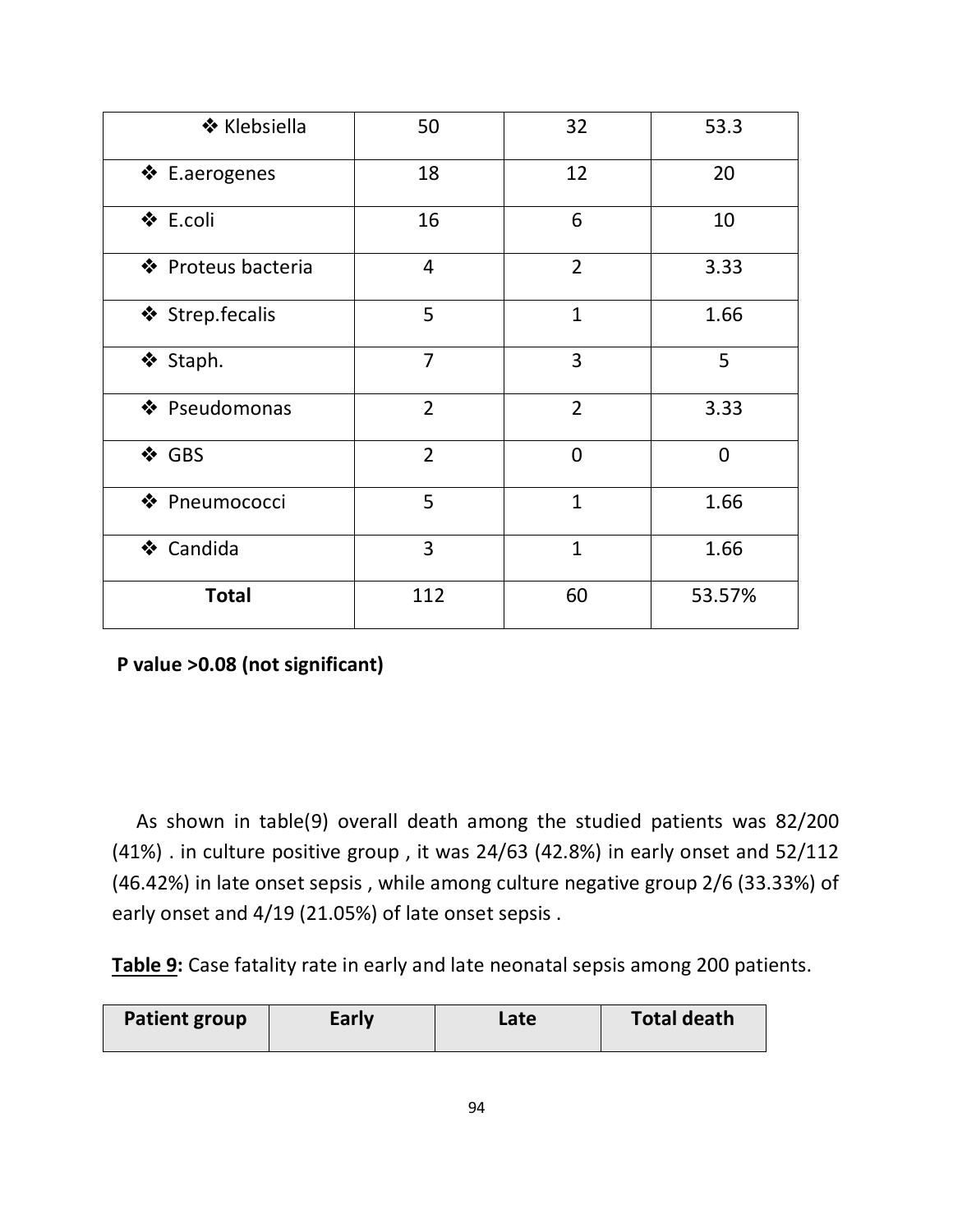| Culture +ve  | 24/63    | 52/112   | 76/175   |
|--------------|----------|----------|----------|
|              | (42.8%)  | (46.42%) | (43.42%) |
|              | 2/6      | 4/19     | 6/25     |
| Culture - ve | (33.33%) | (21.05%) | (24%)    |
|              | 26/69    | 56/131   | 82/200   |
| <b>Total</b> | (42.02%) | (42.7%)  | (41%)    |

#### **P value >0.06 ( not significant )**

Individual case fatality rate for different pathogenic agents was varied greatly ranging from 100% in case of Pseudomonas and Candida albicans, to zero in case of Pneumococcal sepsis. Staph, GBS, and Klebsiella were the leading fatal pathogens in early onset sepsis, with mortality of 1/1 (100%), 3/5 (60%) and 4/8 (50%) respectively compared to Staph., Klebsiella, and Proteus in late onset sepsis, 4/7 (57.14%), 28/50 (56%) and 3/6 (50%) respectively as shown in table(10).

| Pathogenic<br>agent | No. | <b>Death</b> |                   |
|---------------------|-----|--------------|-------------------|
|                     |     | Early $(\%)$ | $\text{Late}(\%)$ |
| ❖ Klebsiella        | 58  | 4/8(50)      | 28/50(56)         |
| ❖ E.coli            | 47  | 9/31(29.03)  | 4/16(25)          |
| ❖ E.aerogenes       | 24  | 1/6(16.66)   | 8/18(44.4)        |
| ❖ Strp.fecalis      | 13  | 3/8(37.5)    | 1/5(20)           |
| ❖<br>Staph.         | 8   | 1/1(100)     | 4/7(57.14)        |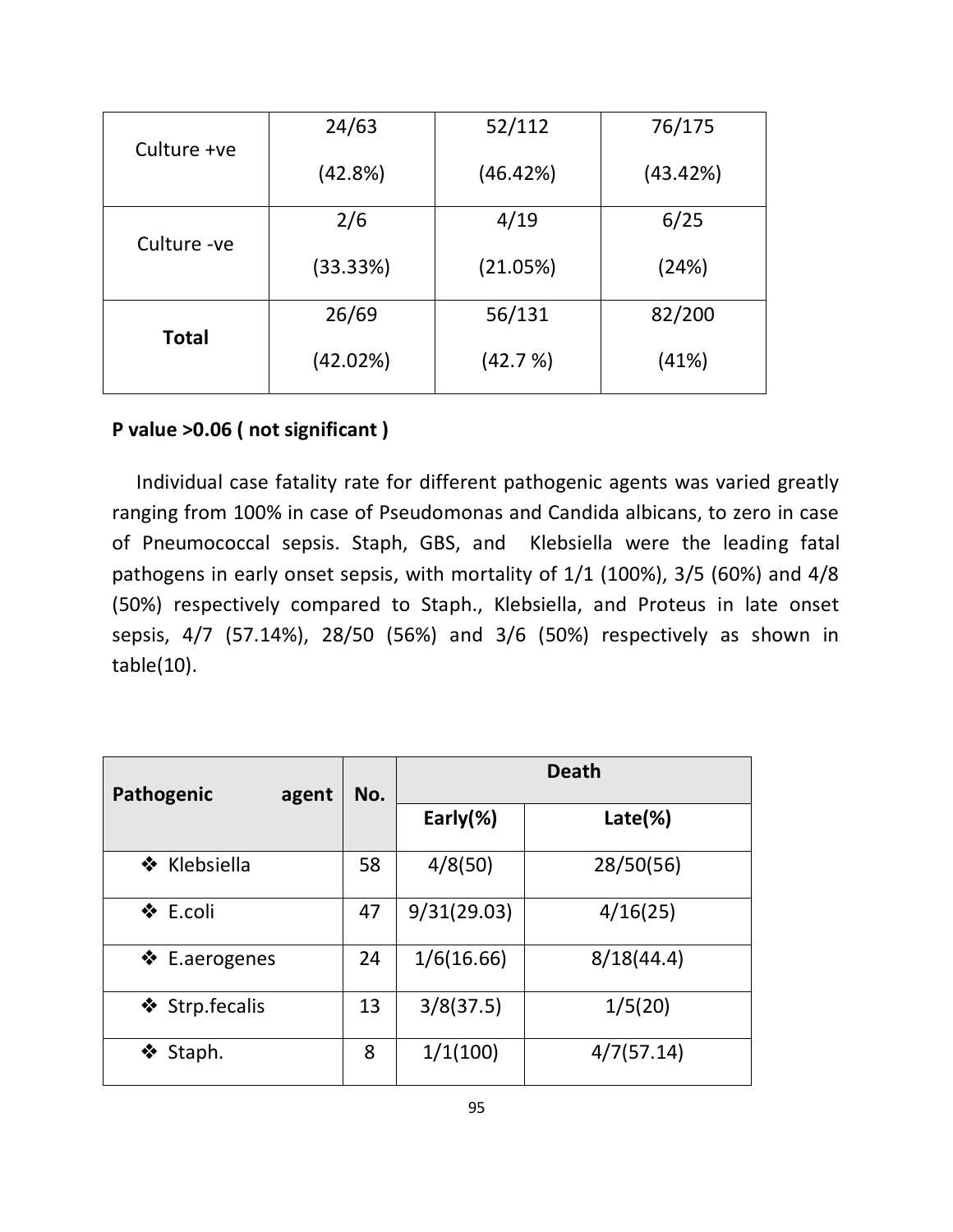| ❖ Proteus     | 6   | 0        | 3/6(50)  |
|---------------|-----|----------|----------|
| ❖ GBS         | 7   | 3/5(60)  | 0        |
| ❖ Pseudomonas | 3   | 1/1(100) | 2/2(100) |
| ❖ Listeria    | 1   | 1/1(100) | 0        |
| ❖ Pneumococci | 5   | O        | 0        |
| ❖ Candida     | 3   | 1/1(100) | 2/2(100) |
| <b>Total</b>  | 175 | 24       | 52       |

**Table 10:** Comparison of pathogenic isolates and case fatality in early and late onset sepsis among 175 culture +ve patients.

#### **P value < 0.05(significant).**

#### **Discussion**

 Neonatal sepsis, inspite of considerable progress in hygiene, introduction of newer effective antimicrobial agents and advanced technique in early diagnosis and treatment, remain one of the most important causes of mortality in this age group .

 This study showed that sepsis occurred more frequently among preterm neonates (59%), such finding seems compatible with data reported by Asindi A. (13).

 The study also showed that male babies are affected more frequently (60%) than female (male :female is 3:2), this result is similar to the studies done by Bennet R.(61%) & Samanci (58%) (14,15). Premature rupture of amniotic membranes and maternal fever have been reported frequently in the neonates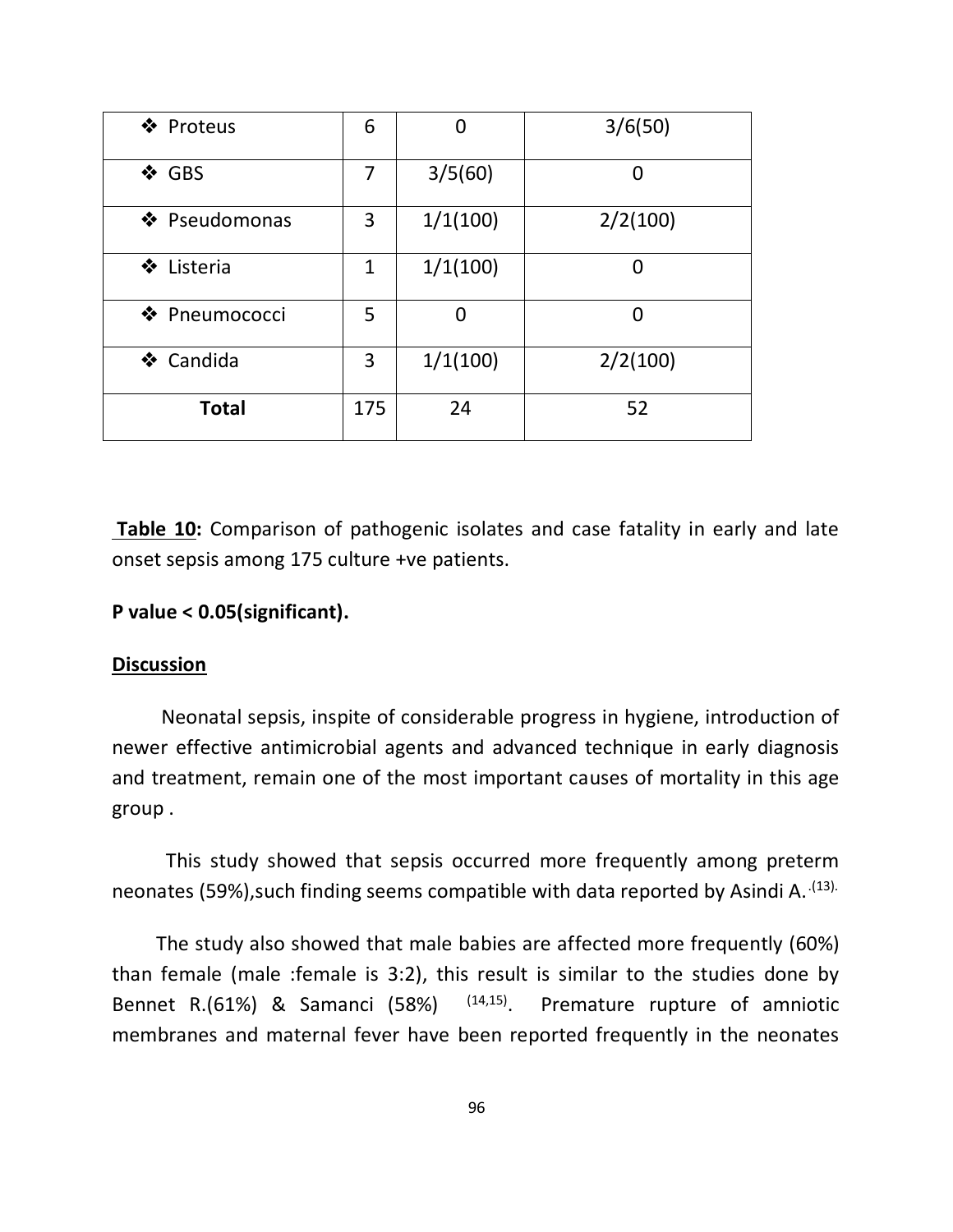with early onset , late onset septicemia 123 (61.5 %) and 130 (65%) respectively, such finding seems compatible data reported by Gladstone I.M. <sup>(16)</sup>.

 Early onset sepsis have occurred in 69 (34.5%) of cases, a figure is compatible with that reported by Al-Harthi A., in Saudi Arabia (36%)  $(17)$ , however it is lower than data reported by Sanghavi in USA (49%) and higher than that reported by David J. in London (29.25%)  $(18)$ , such variation may be related to the character of our patients, since most cases are either referred from district hospital or presented after a period of hospitalization as nosocomial infection which is mostly manifested after( $8<sup>th</sup>$ ) day of life (late onset disease).

 Gram –ve bacteria were the predominant isolate, both in early and late onset sepsis 138 (78.8%) as that reported by Koutouby A. in Saudi Arabia (80%), Stockholm (77%), and Emirates (77.8%), as Gram –ve bacteria are common in the neonatal care unit or even in the nurseries for well babies <sup>(19)</sup>.

 Other Gram –ve bacteria, like Pseudomonas aeroginosa appears as uncommon cause of sepsis, with 3 cases (1.78%), as a late onset disease in 2 cases, both of them were low birth weight and having a history of previous hospitalization for more than 6 days, such incidence is lower than that reported by Al-Harthi A. at Saudi Arabia (11.47%), and lower than data reported by Gladstone in London (7.0%) such variation in Pseudomonas sepsis incidence reflect the differences in the causative agents of nosocomial infection at different ICU, at our SCBU although Pseudomonas appears as uncommon cause of neonatal sepsis, it may need adequate further evaluation and follow up to control its spread , specially in view of its high mortality $^{(19)}$ .

 In this study, staphylococcal infection was reported in 8 (4.57%), 2 cases as S.aureus and the other 6 cases as S.epidermidis. The main factor associated with staph. Infection was prolonged hospitalization. This incidence was nearly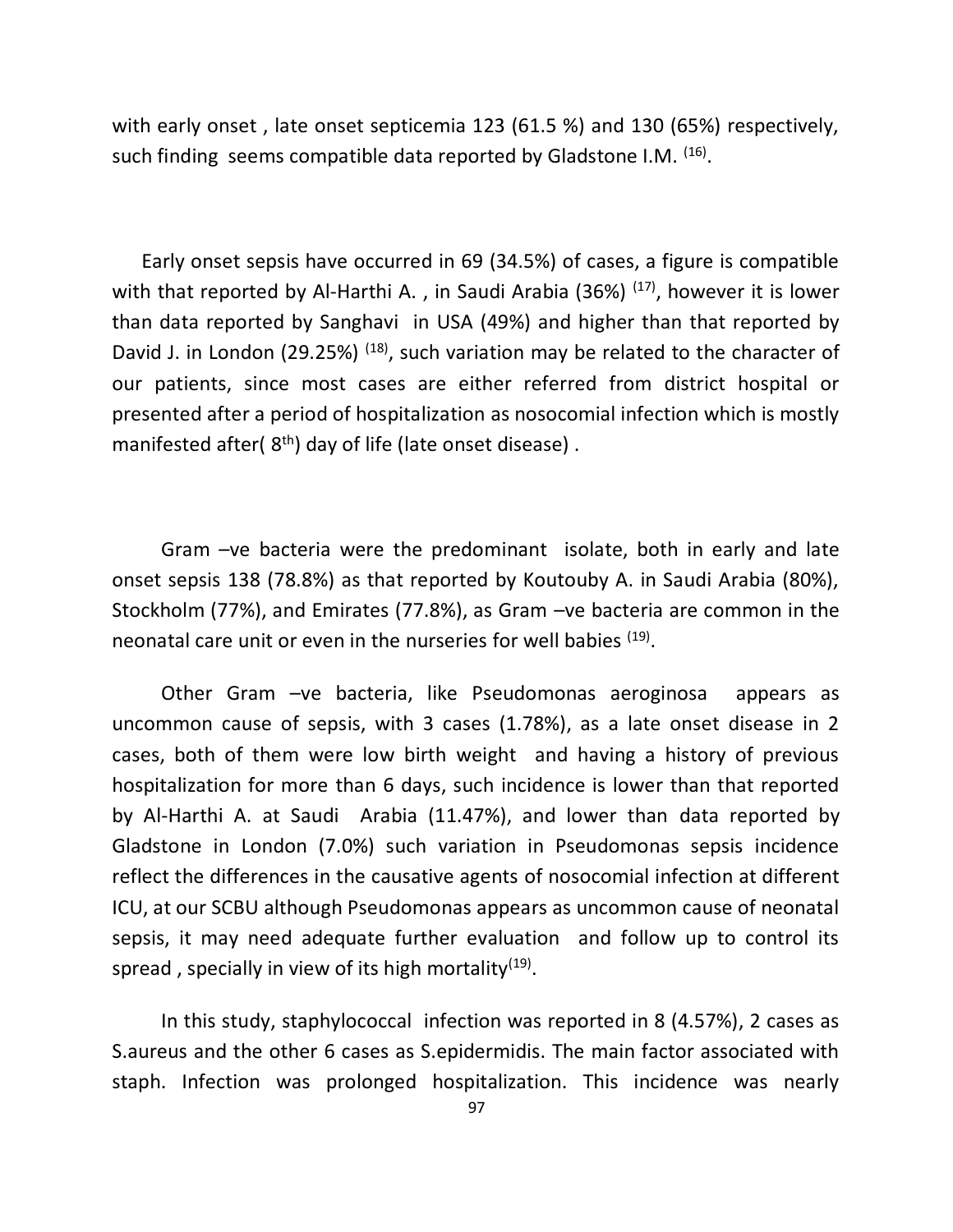compatible with that reported by Mohammed S. in Kuwait  $(4.02\%)$   $(20)$ , while it is very low in comparison to that reported by Mitchison R. in Stockholm (25%)<sup>(20)</sup>. such low incidence, mostly due to exclusion of all babies who were received prior antibiotics, or due to lack of use of central vascular line for total parentral nutrition in our unit .

 Over all mortality rate of 82 (41%) in this study is unacceptably high in comparison to that reported by Battistio O. in USA (18.8%) and Schat A. in Stockholm (22%)  $(20,21)$ , such high mortality in our unit may be related to the infectious process and other factors, because most of infected neonates in our unit were preterm. Also most our patients were transferred from district hospital, so their diagnosis will be late. Other important factor is most of patients were presented with serious complications ( apnea, DIC, intra ventricular hemorrhage, …………etc.), such neonates died shortly after their admission inspite of usage of the available treatment and supportive measures .

**Conclusion** Neonatal septicemia generally is present in developing countries more common than developed countries, the pathogen allocation is different with a prevalence of Gram -ve bacteria and mortality rate is very high.

 Prematurity , prolonged rupture of membranes and maternal fever during pregnancy are an important risk factors of neonatal sepsis

#### **Recommendations**

Good antenatal care and good obstetric treatment in early detecting and treating of the mothers at risk .

Prevention of prematurity and LBW in an attempt to reduce the incidence of neonatal sepsis.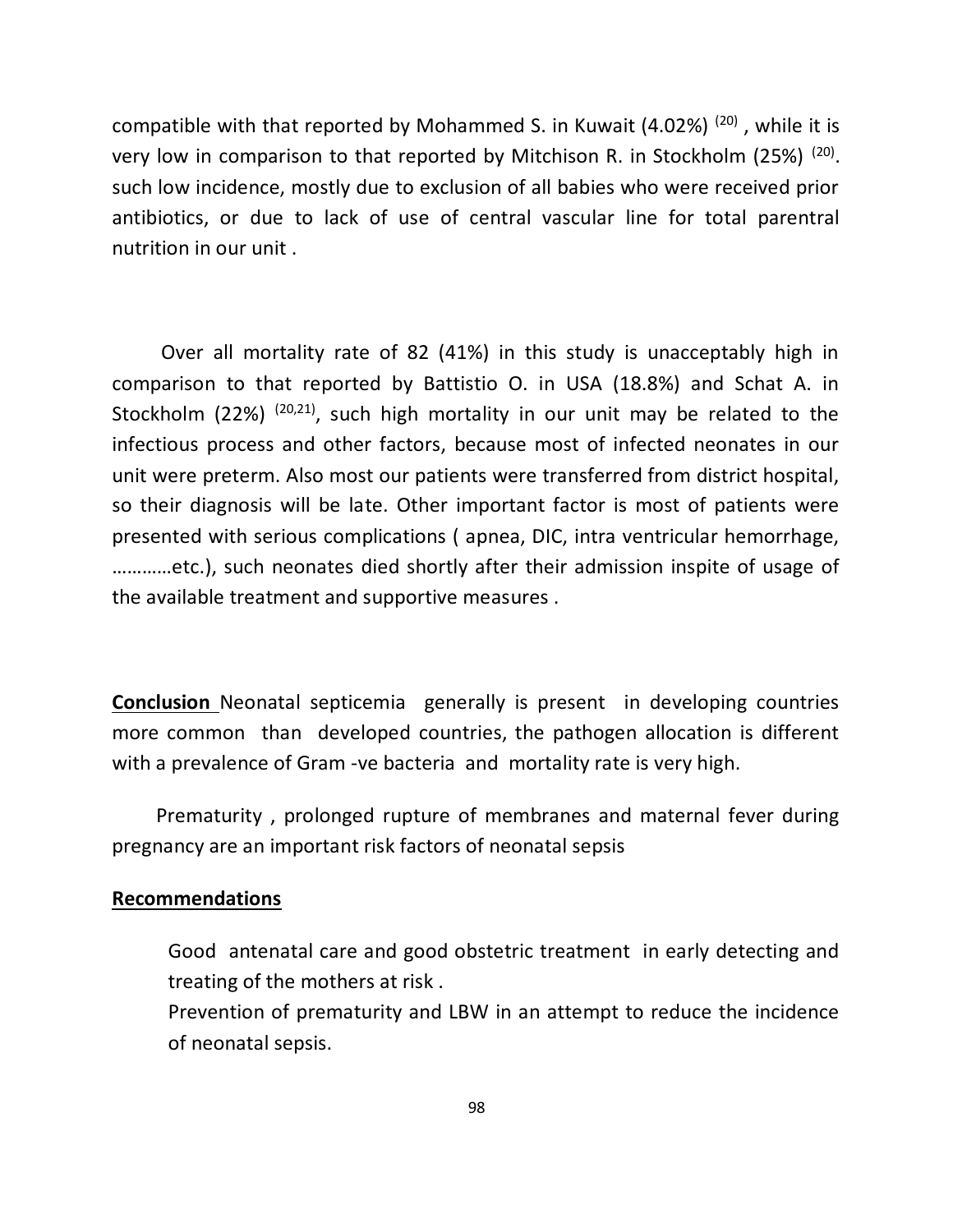Effective control measures to eradicate and limit the spread of nosocomial infection in our units is mandatory , because of its relative high frequency and poor outcome,provision of antibiotics and good intensive care unit .

#### **References**

1.Reinhart, K. Recognizing sepsis as a global health priority—a WHO resolution. *N. Engl. J. Med.* **377**, 414–417 (2017).

2.Fleischmann-Struzek, C. et al. The global burden of paediatric and neonatal sepsis: a systematic review. *Lancet Respir. Med.* **6**, 223–230 (2018).

3.Singer, M. et al. The third international consensus definitions for sepsis and septic shock (sepsis-3). *JAMA* **315**, 801–810 (2016).

4. Matics, T. J. & Sanchez-Pinto, L. N. Adaptation and validation of a pediatric sequential organ failure assessment score and evaluation of the sepsis-3 definitions in critically ill children. *JAMA Pediatr.* **171**, e172352 (2017).

5. Wynn, J. L. & Polin, R. A. A neonatal sequential organ failure assessment score predicts mortality to late-onset sepsis in preterm very low birth weight

infants. *Pediatr Res*. <https://doi.org/10.1038/s41390-019-0517-2> (2019).

6. Zhang, X., Zhivaki, D. & Lo-Man, R. Unique aspects of the perinatal immune system. *Nat. Rev. Immunol.* **17**, 495–507 (2017).

7. Olin, A. et al. Stereotypic immune system development in newborn children. *Cell* **174**, 1277–1292 (2018).

8. Achten, N. B. et al. Association of use of the neonatal early-onset sepsis calculator with reduction in antibiotic therapy and safety: a systematic review and meta-analysis. *JAMA* 

*Pediatr*. <https://doi.org/10.1001/jamapediatrics.2019.2825> (2019).

9. Agyeman, P. K. A. et al. Epidemiology of blood culture-proven bacterial sepsis in children in Switzerland: a population-based cohort study. *Lancet Child Adolesc. Health* **1**, 124–133 (2017).